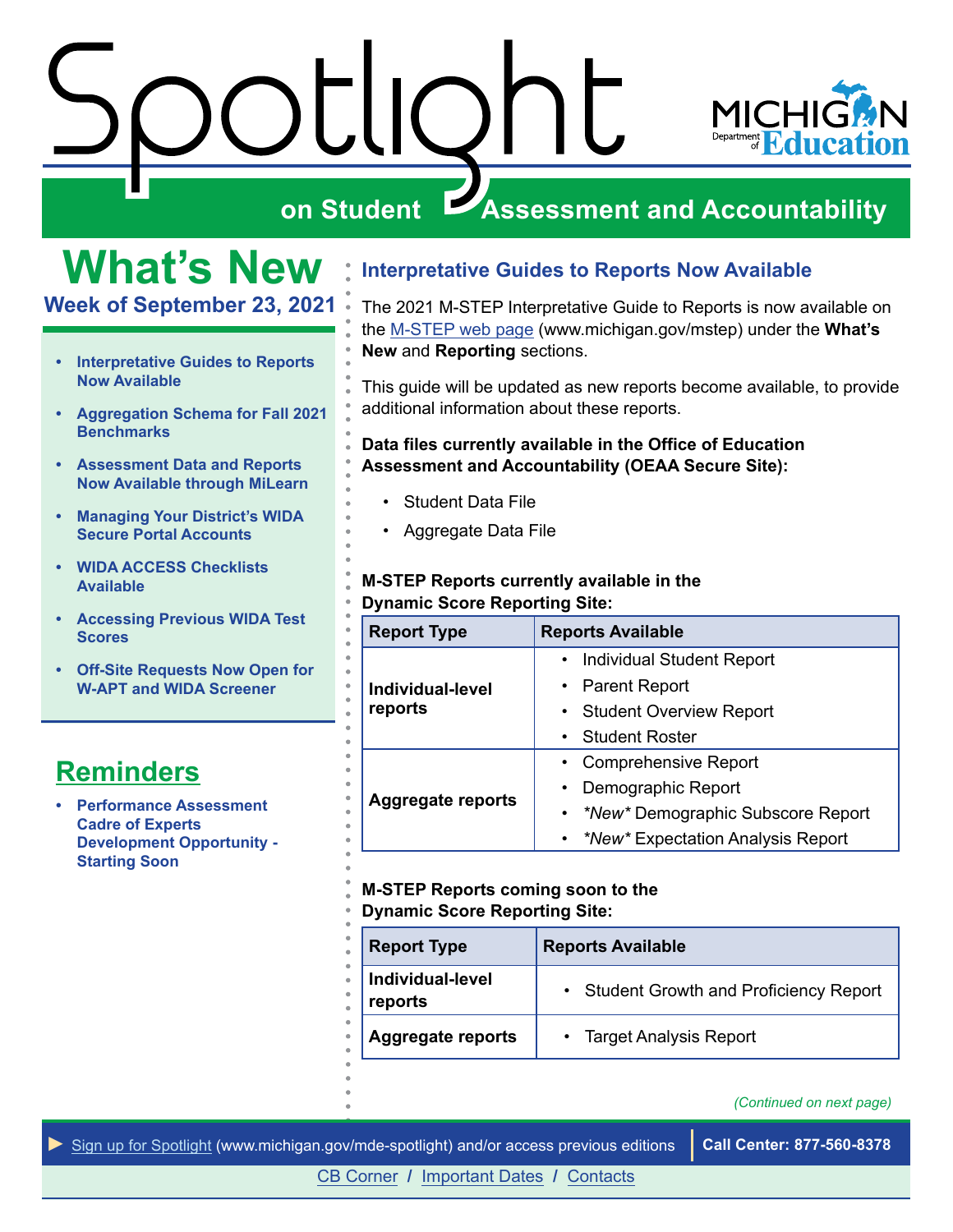<span id="page-1-0"></span>The 2021 Grade 8 Testing Interpretive Guide to Reports is available on the [PSAT web page](http://www.michigan.gov/psat) (www. [michigan.gov/psat\)](https://michigan.gov/psat) under the Reporting Section. This guide provides information about PSAT Evidence-Based Reading and Writing and Math results and M-STEP science and social studies results for students in Grade 8.

#### **Interpretive Guides Coming Soon**

- available soon on the <u>MME web page</u><br>(<www.michigan.gov/mme>) • **Spring 2021 Interpretive Guide to MME (Michigan Merit Exam) Reports** will be
- **MI-Access Spring 2021 Interpretive Guide to Reports** coming soon - to the [MI-Access web](http://www.michigan.gov/mi-access)  [page](http://www.michigan.gov/mi-access) [\(www.michigan.gov/mi-access\)](www.michigan.gov/mi-access) in the **What's New** and **Reporting** sections.

# **Aggregation Schema for Fall 2021 Benchmarks**

The aggregation schema for reporting the aggregated Fall 2021 benchmark results will be available by the close of business Tuesday, September 28, on the [MDE Benchmark Assessment web page](http://MDE Benchmark Assessment web pagehttps://www.michigan.gov/mde/0,4615,7-140-22709_102327---,00.html) ([https://www.](https://www) michigan.gov/mde/0,4615,7-140-22709\_102327- --,00.html); this is available for districts that plan to aggregate their own results. Districts also have the option of using the [Michigan Data Hub](https://www.midatahub.org/) (https:// [www.midatahub.org\)](www.midatahub.org) to submit benchmark results using last spring's process and having the Michigan Department of Education's research partners perform the aggregation.

The Office of Educational Assessment and Accountability is developing on a Fact Sheet/FAQ document that will provide additional information. We hope to have that document available by the end of next week.

# **Assessment Data and Reports Now Available through MiLearn**

Educators, parents, and students in districts that are part of The Michigan Linked Educational Assessment Reporting Network (MiLearn) can now view 2021 assessment data and reports through the district's Student Information System (SIS). Users can log into their SIS, click the link for "State Assessment Data", and be authenticated into MiLearn.

These reports are available to users in the designated groups in MiLearn, depending on the district's MiLearn configuration.

#### **Reports Available to Educators:**

- M-STEP Student Overview Report (including Grade 8 and MME)
- M-STEP Student Roster (including Grade 8 and MME)
- WIDA ACCESS for ELLs Student Detail Report
- • WIDA ACCESS for ELLs Student Roster Report
- • WIDA ACCESS for ELLs School Frequency Report
- • WIDA Alternate ACCESS for ELLs Student Detail Report
- • WIDA Alternate ACCESS for ELLs Student Roster Report
- • WIDA Alternate ACCESS for ELLs School Frequency Report
- MI-Access Supported Independence Individual Student Report
- MI-Access Supported Independence Student Roster Report
- MI-Access Participation Individual Student Report

*(Continued on next page)*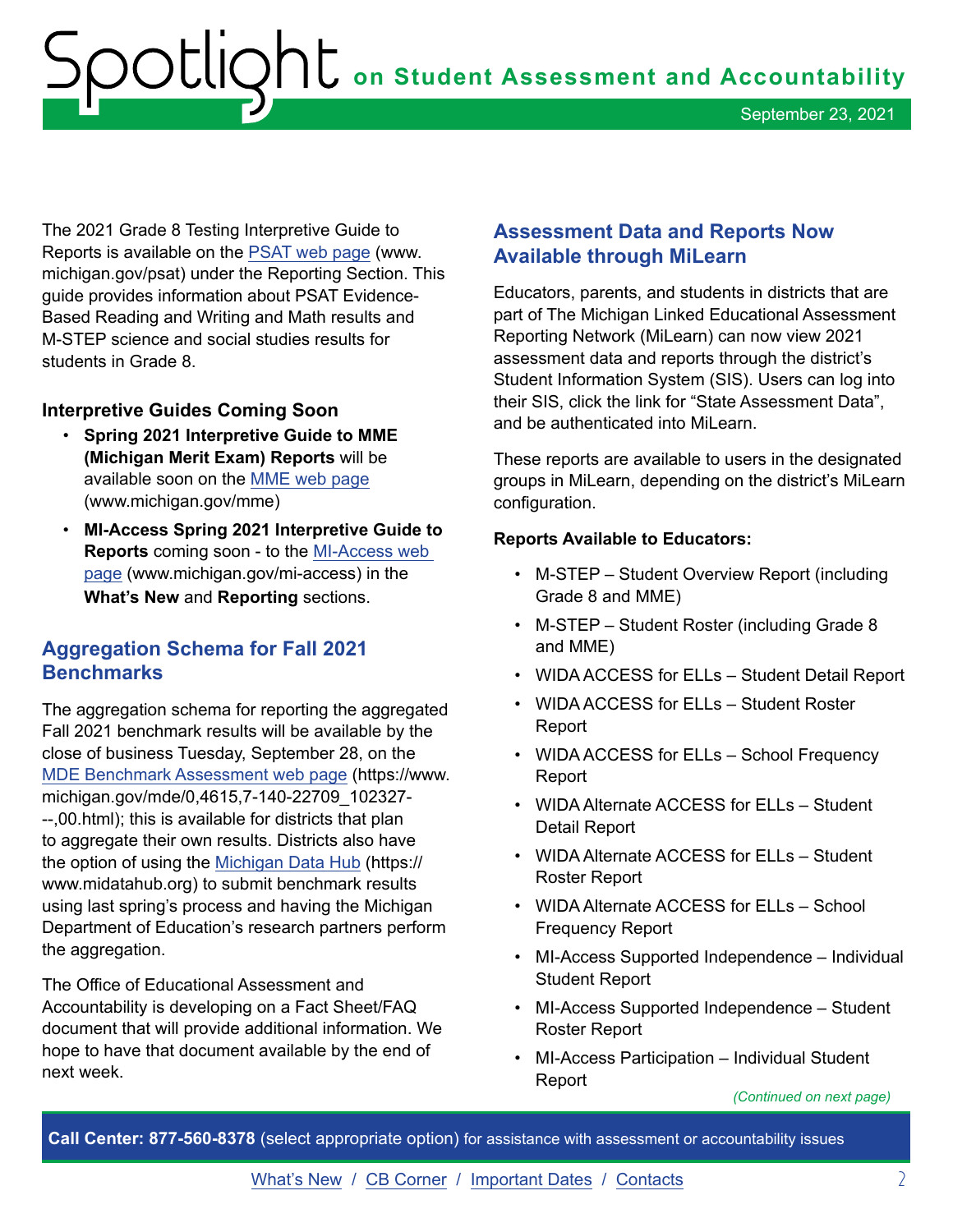- <span id="page-2-0"></span>• MI-Access Participation – Student Roster Report
- Mi-Access Functional Independence Individual Student Report
- Mi-Access Functional Independence Student Roster Report

#### **Reports Available to Parents:**

- M-STEP Parent Report (including Grade 8 and MME)
- WIDA ACCESS for ELLs Student Detail Report
- • WIDA Alternate ACCESS for ELLs Student Detail Report
- MI-Access Supported Independence Individual Student Report
- MI-Access Participation Individual Student Report
- Mi-Access Functional Independence Individual Student Report

#### **Reports Available to Students:**

- M-STEP Parent Report (including Grade 8 and MME)
- WIDA ACCESS for ELLs Student Detail Report
- • WIDA Alternate ACCESS for ELLs Student Detail Report

MiLearn is a free service provided by the Michigan Department of Education to local school districts. It allows parents, students, and educators to view state assessment results online through the district's SIS.

Your school can take advantage of this service if your district utilizes the Michigan Data Hub and the school uses one of the following Student Information Systems: PowerSchool, MISTAR-Q, Skyward, Synergy, or Infinite Campus.

More information about MiLearn can be found in the Welcome to [MiLearn document](https://www.midatahub.org/downloads/data_integration/welcome_to_milearn_v.14.pdf) [\(https://www.](https://www) [midatahub.org/downloads/data\\_integration/welcome\\_](https://midatahub.org/downloads/data_integration/welcome) to\_milearn\_v.14.pdf**)** on the [Michigan Data Hub](http://www.midatahub.org)  [website.](http://www.midatahub.org)

### **Managing Your District's WIDA Secure Portal Accounts**

The District English Learner (EL) Assessment Coordinator is able to do the following in the WIDA Secure Portal. These activities should be done on a regular basis to effectively manage users in the site.

- Create accounts for new educators who will be test administrators
- Deactivate accounts of educators who are no longer in the district or are no longer involved in WIDA test administration
- • Review and monitor required WIDA assessment certifications

 link in the top left-hand corner of the page. If you need For additional help on how to keep up with these activities, look for directions when you are logged into your WIDA Secure Portal account. Go to the 'Get Help' additional help, contact the WIDA Client Services Center by phone at 866-276-7735 or by email at [help@wida.us](mailto:help%40wida.us?subject=WIDA%20Secure%20Portal%20Accounts).

#### **WIDA ACCESS Checklists Available**

The Spring 2022 WIDA ACCESS for ELLs Online and Paper Checklists are now available at [www.michigan.](http://www.michigan.gov/wida) [gov/wida.](http://www.michigan.gov/wida) These checklists are must-have resources for EL Assessment Coordinators, Test Administrators, and Technology Coordinators. They include all the required steps to prepare for, administer, and conduct post-testing assessment activities.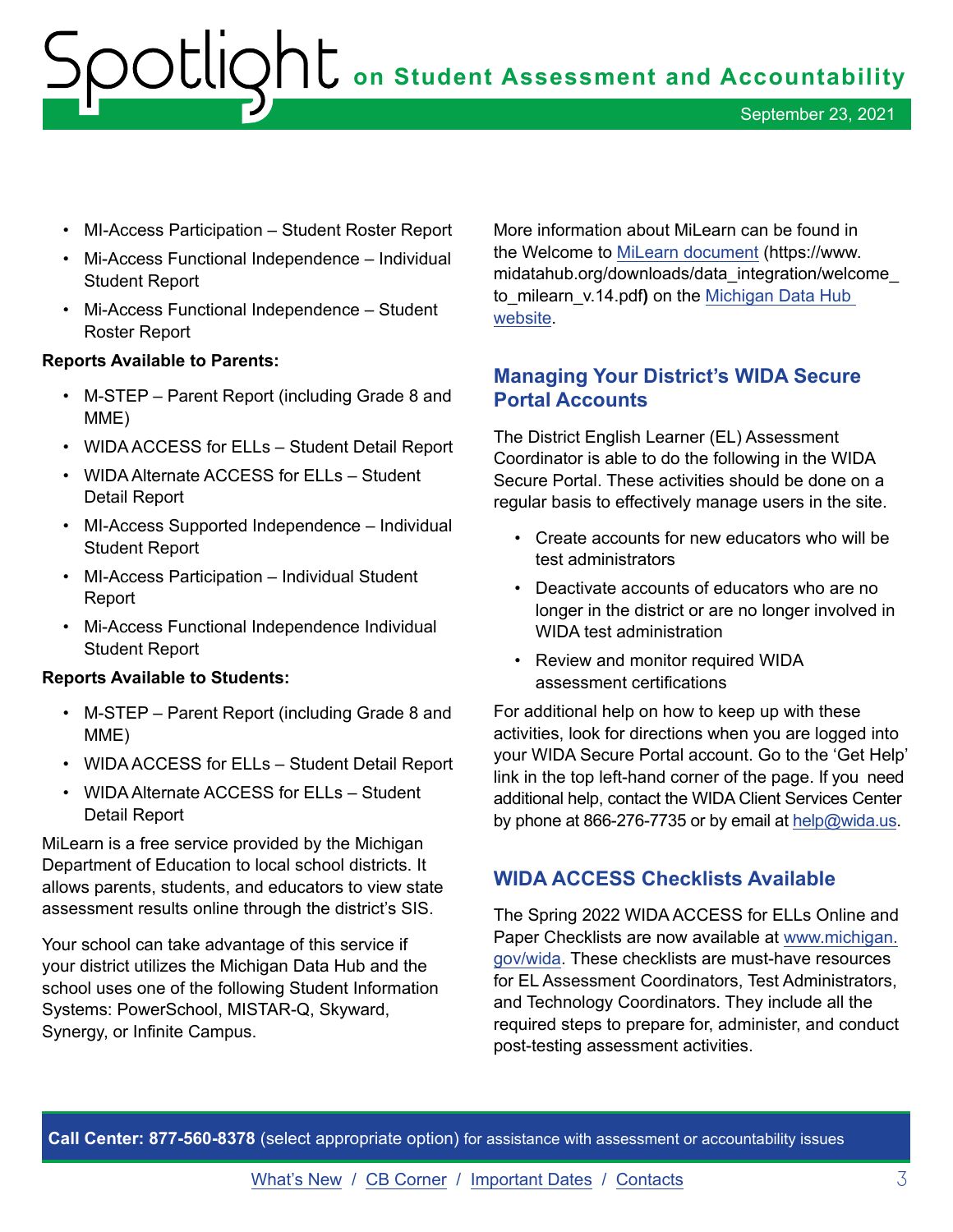# <span id="page-3-0"></span>**on Student Assessment and Accountability** September 23, 2021

### **Accessing Previous WIDA Test Scores**

All WIDA assessment scores for students can be accessed through the Office of Educational Assessment and Accountability (OEAA) Secure Site if the school has been identified as a student's Primary Educational Providing Entity (PEPE) in the Michigan Student Data System (MSDS). Pupil accounting staff do not need to wait until a MSDS General Collection (count day) to identify the school as the student's PEPE; they can submit a Student Record Maintenance File (SRM) at any time. More information can be found in the [Accessing New Student's State Assessment](https://www.michigan.gov/documents/mde/Accessing_New_Students_State_Asssessment_Scores_jl_538100_7.pdf)  [Scores document](https://www.michigan.gov/documents/mde/Accessing_New_Students_State_Asssessment_Scores_jl_538100_7.pdf) on the [Secure Site Training Page](https://www.michigan.gov/mde/0,4615,7-140-22709_57003---,00.html) (<https://www.michigan.gov/mde/0,4615,7-140>- 22709\_57003---,00.html).

# **Off-Site Requests Now Open for W-APT and WIDA Screener**

If your school or district is planning to administer the Kindergarten W-APT and/or the WIDA Screener assessments at off-site locations, you must complete an Off-Site Test Administration Request(s) through the Office of Educational Assessment and Accountability (OEAA).

The link to be followed to complete requests is found on the [WIDA web page](http://www.michigan.gov/wida) [\(www.michigan.gov/wida\)](www.michigan.gov/wida).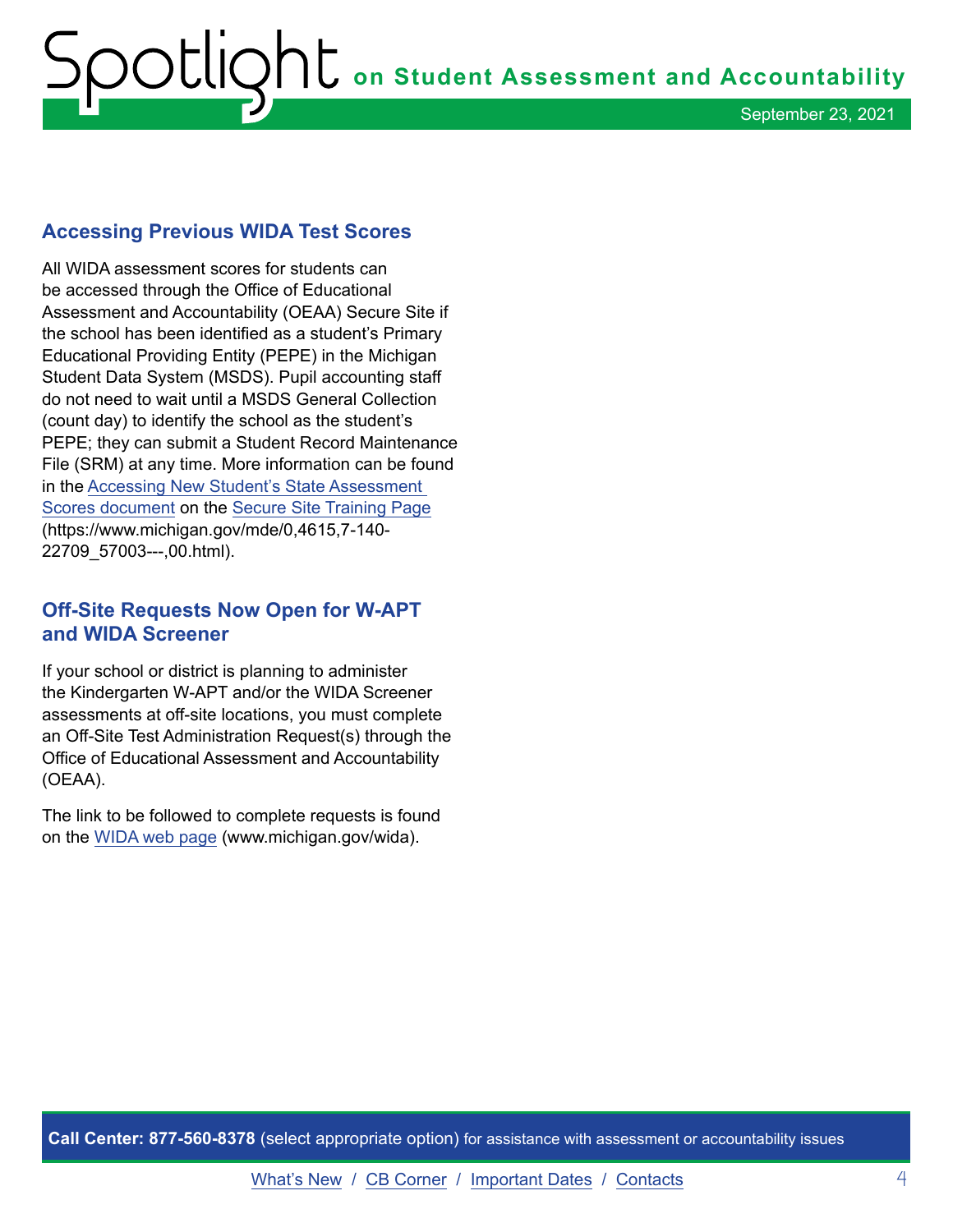<span id="page-4-0"></span>

**Performance Assessment Cadre of Experts Development Opportunity - Starting Soon** 

Time is running out to join MiPAC! Come and help us develop performance assessments aligned to Michigan's academic standards and model competencies in mathematics and English language arts (ELA) in grades 3-8.



You will have opportunities to:

- learn about the Michigan model competencies for mathematics and ELA
- develop performance assessments and rubrics
- collaborate with colleagues from other districts
- (pending) earn up to 50 SCECH credits; Stipends will also be available based on time and completed products

Preferred candidates for the Performance Assessment Cadre of Experts:

- have experience teaching in mathematics or ELA, in at least one of these grade spans: grades 3-5, and grades 6-8
- have experience with/understanding of Michigan academic standards
- work in either general or special education; educators with experience outside of general education or who work with students with disabilities are enthusiastically encouraged to apply

Participants are expected to attend and contribute to approximately 50 hours of job-embedded facilitated professional learning and assessment development over the 2021-22 academic year.

Virtual sessions will last approximately two hours every 2-3 weeks beginning at the end of October.

If you are interested in participating, submit your resume in an email to [mde-oeaa@michigan.gov,](mailto:mde-oeaa%40michigan.gov?subject=Performance%20Assessment%20Cadre%20of%20Experts) using the subject line "Performance Assessment Cadre of Experts."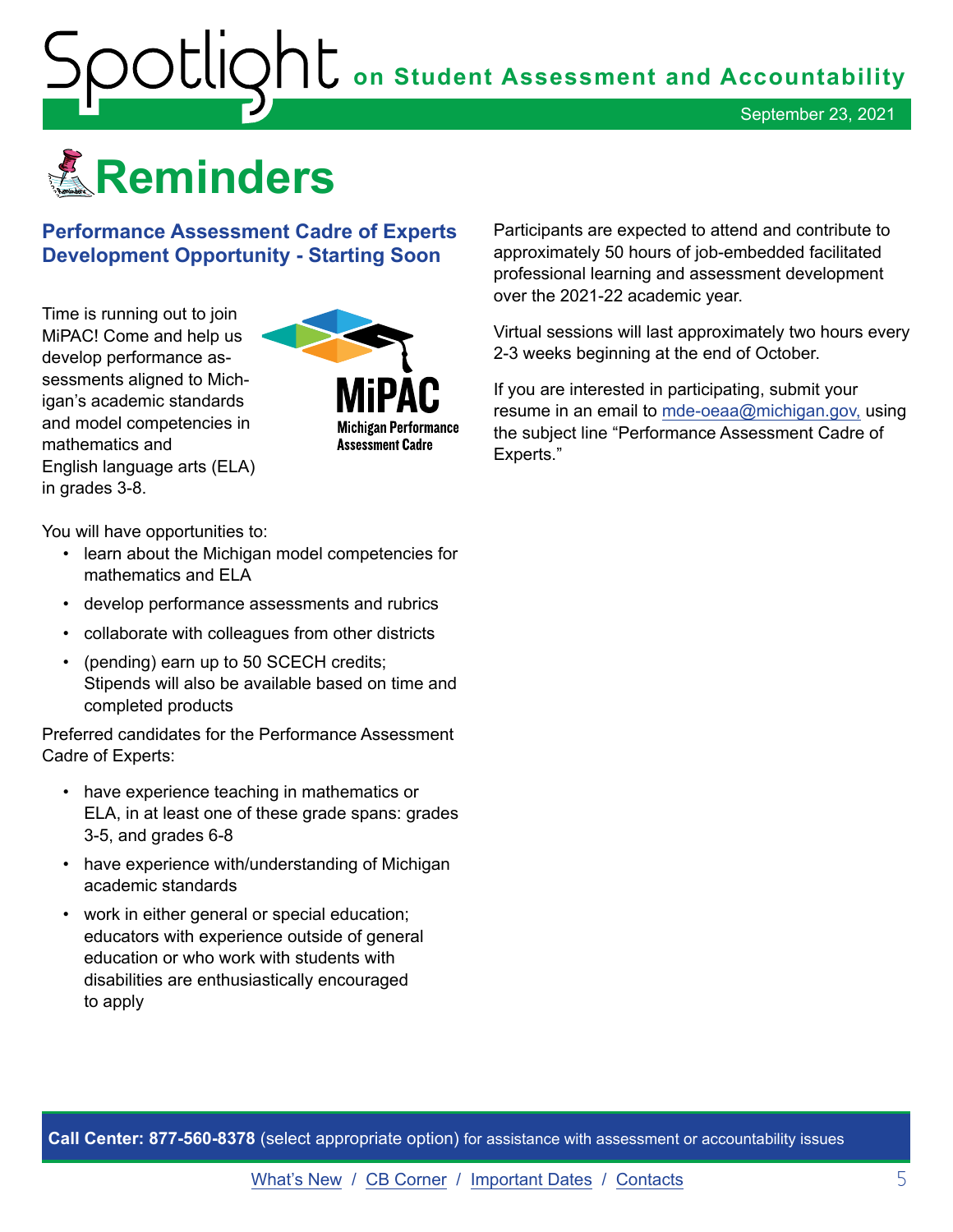# <span id="page-5-0"></span>**CB CB**

*Information on SAT*®*, PSAT*™ *8/9, and PSAT*™*10 provided by the College Board* 

### **Questions about Fall SAT, PSAT 8/9, or PSAT 10?**

- Call the Michigan Educator Hotline: 866-870-3127 (select Option 1)
- Email: [michiganadministratorsupport@](mailto:michiganadministratorsupport%40collegeboard.org?subject=) [collegeboard.org](mailto:michiganadministratorsupport%40collegeboard.org?subject=)

# **WHAT'S NEW**

# **Fall Testing Manuals Now Available**

Fall 2021 Testing Manuals are posted on the Michigan Department of Education's [MME web page](http://www.michigan.gov/mme)  (<www.michigan.gov/mme>) and on the [PSAT web pag](http://www.michigan.gov/psat)e ([www.michigan.gov/psat\)](www.michigan.gov/psat).

Test coordinators must read the manuals carefully, as testing policies in the fall and spring (for state accountability testing) are different, especially with regard to testing students with accommodations. We highly recommend coordinators take the online training courses for each assessment; the training can be accessed at [www.collegeboard.org/ptat](http://www.collegeboard.org/ptat). **Note:** Completion of training for Fall 2021 testing does not count towards training for Spring 2022 testing.

# **REMINDERS**

Ensure that students are administered the appropriate Fall 2021 assessment. Students in Grade 9 must only take the PSAT 8/9; those in Grades 10 and 11 must take the PSAT/NMSQT; and Grade 12 students must take the SAT for the administration to be paid for by the Michigan Department of Education. Fifth-year seniors are not eligible to test in Fall 2021.

#### **Test Book Material Delivery**

- Test books for the October 13 SAT administration will be delivered October 7-11.
- Test books for the October 13 PSAT/NMSQT administration will be delivered October 4-6.
- Delivery of test books for the PSAT 8/9 will be determined based on test date chosen in the College Board test ordering site.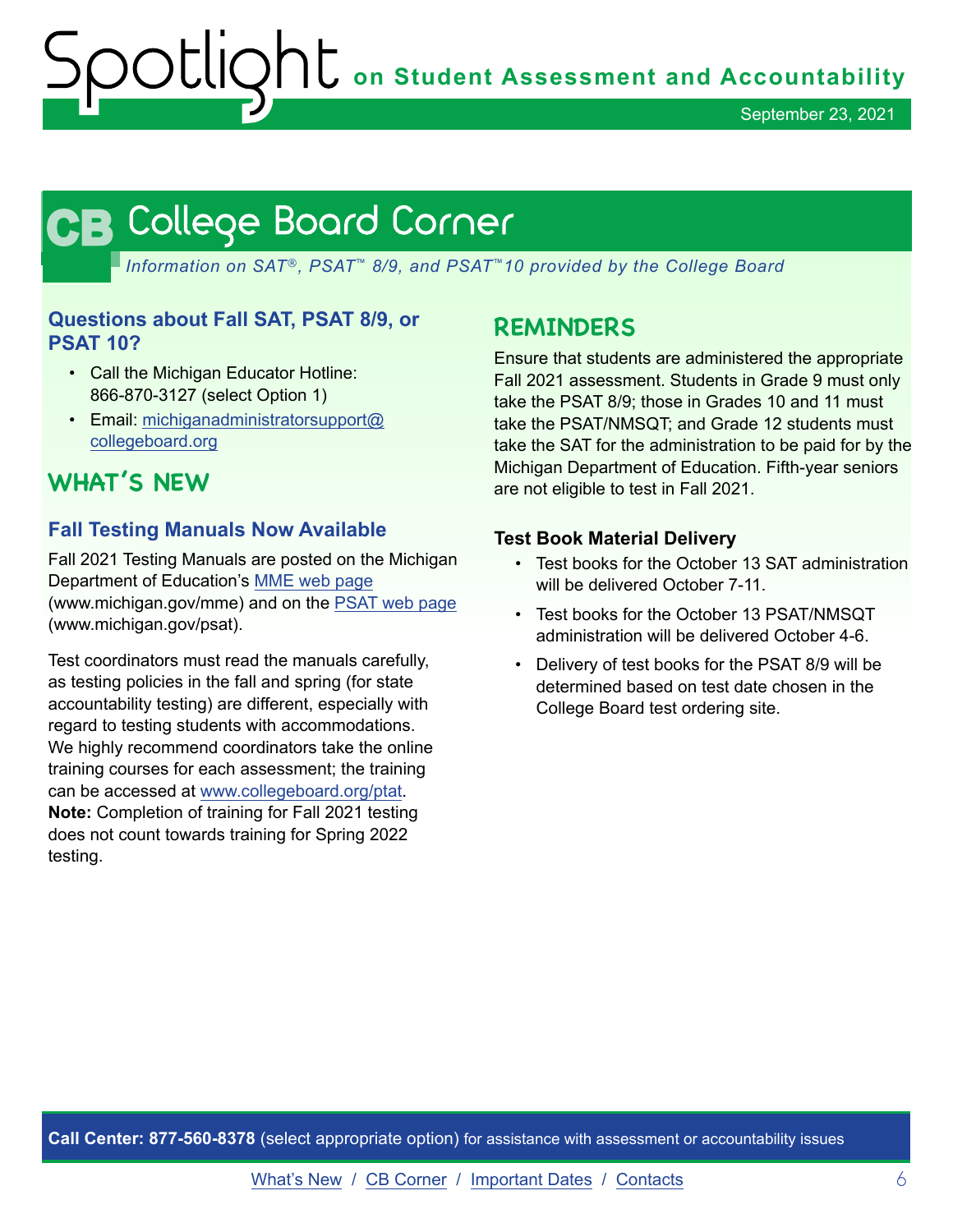# **on Student Assessment and Accountability** September 23, 2021

# <span id="page-6-0"></span>**Important Dates**

# **September 2021**

# **Early Literacy and Mathematics**

#### **Now – October 29, 2021**

• Pre-Identification of students in the OEAA Secure Site by 5:00 pm for **Early Literacy and Mathematics Benchmark Assessments (K-2)** 

### **Early Literacy and Mathematics**

#### **Now – October 29, 2021**

• **Early Literacy and Mathematics Benchmark Assessments (K-2)** Fall 2020 testing window

# **October 2021**

### **WIDA**

#### **October 18 - November 23, 2021**

**• Online Waiver Window** - request waiver to administer pencil/paper by 5:00 p.m. on November 23 for **WIDA ACCESS - PP** 

# **December 2021**

#### **December 1, 2021 at 10:00 am**

• Winter/Spring 2022 Technology Coordinator Training Zoom webinar

[Join the webinar](https://datarecognitioncorp.zoom.us/j/84084055143)

**Call Center: 877-560-8378** (select appropriate option) for assistance with assessment or accountability issues

 $FT$ 

6

13

Thu

5

 $12$ 

Wed